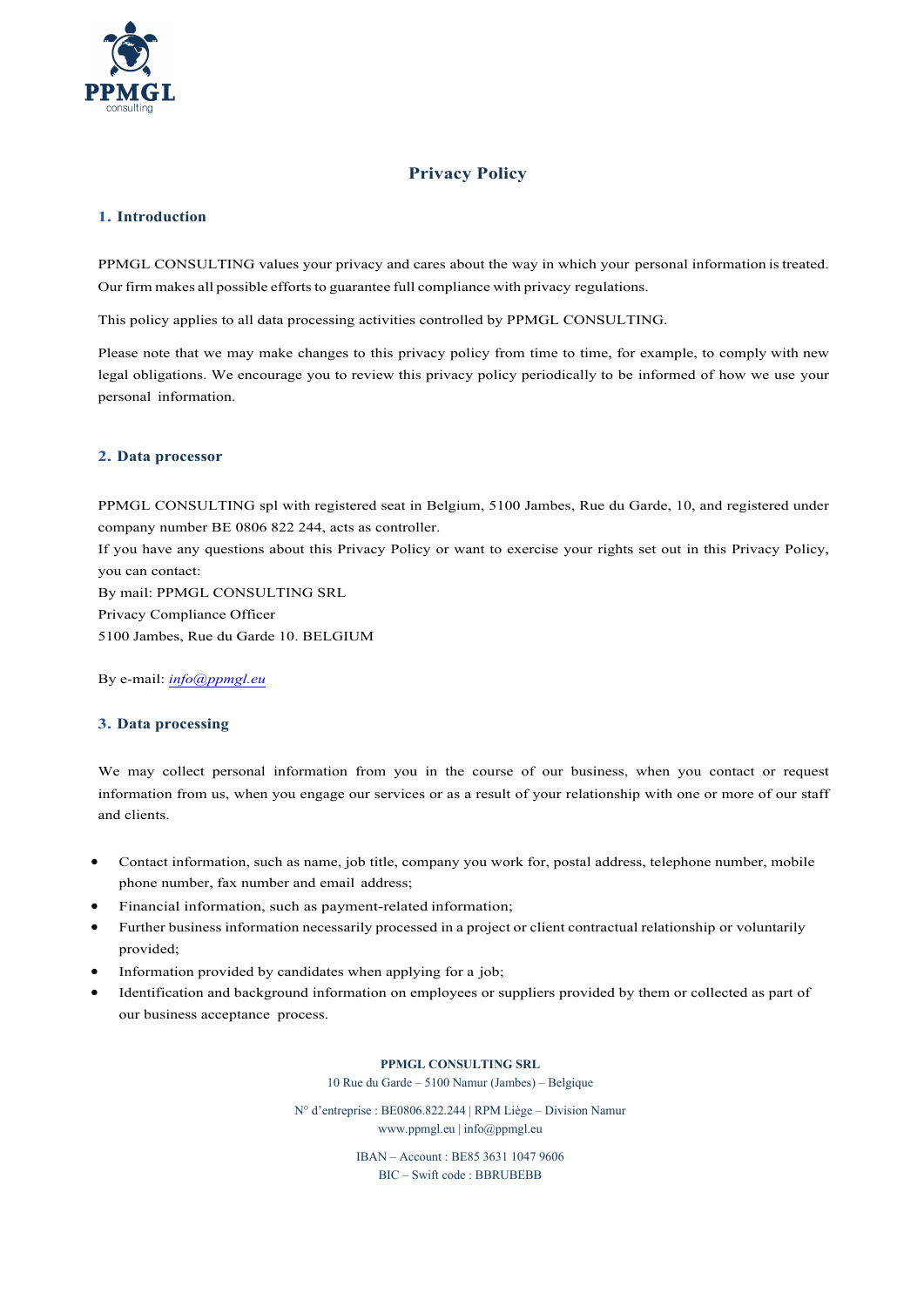

Personal data may be processed for the following purposes:

- Compliance with legal obligations (record keeping obligations, anti-money laundering regulations, payroll administration,…);
- Providing advices and representation of a client in the context of a regulatory mission;
- Managing and administering business relationships, including processing payments, accounting, billing and collection, support services and evaluation of service providers and suppliers;
- Informing on relevant developments in European Regulations, on service offerings or on events and trainings organized by PPMGL CONSULTING;
- Evaluation of job applications;
- Employee suppliers, performance review, training.

Personal data can be processed on one or more of the following legal grounds:

- Performance of a contract;
- Compliance with legal and regulatory obligations;
- Legitimate business purposes.

## **4. Recipients**

We may share your personal information with certain trusted third parties in accordance with contractual arrangements in place with them, including:

- Our professional advisers and auditors including the prudential authorities and regulators;
- External third-party service providers to whom we outsource certain support services (IT service providers, accountant…).

Please note that the aforementioned list is presented in a non-exhaustive manner and there may be other examples of situations where we need to share/transfer your personal data with/to other parties in order to provide our services as effectively as we can.

## **5. Storage term**

We will keep your Personal Data no longer than necessary for the purposes for which we collected the data.

PPMGL CONSULTING will retain personal data where required to assert or defend against legal claims until the end of the relevant retention period or until the claims in question have been settled.

PPMGL CONSULTING takes reasonable security measures to protect your personal data from destruction, loss, modification or any other un-authorized processing. Our partners, employees, consultants, workers and data processors, who have access to, and are associated with the processing of personal information, are obliged to respect the confidentiality of such personal information.

**PPMGL CONSULTING SRL**

10 Rue du Garde – 5100 Namur (Jambes) – Belgique

N° d'entreprise : BE0806.822.244 | RPM Liège – Division Namur www.ppmgl.eu | info@ppmgl.eu

> IBAN – Account : BE85 3631 1047 9606 BIC – Swift code : BBRUBEBB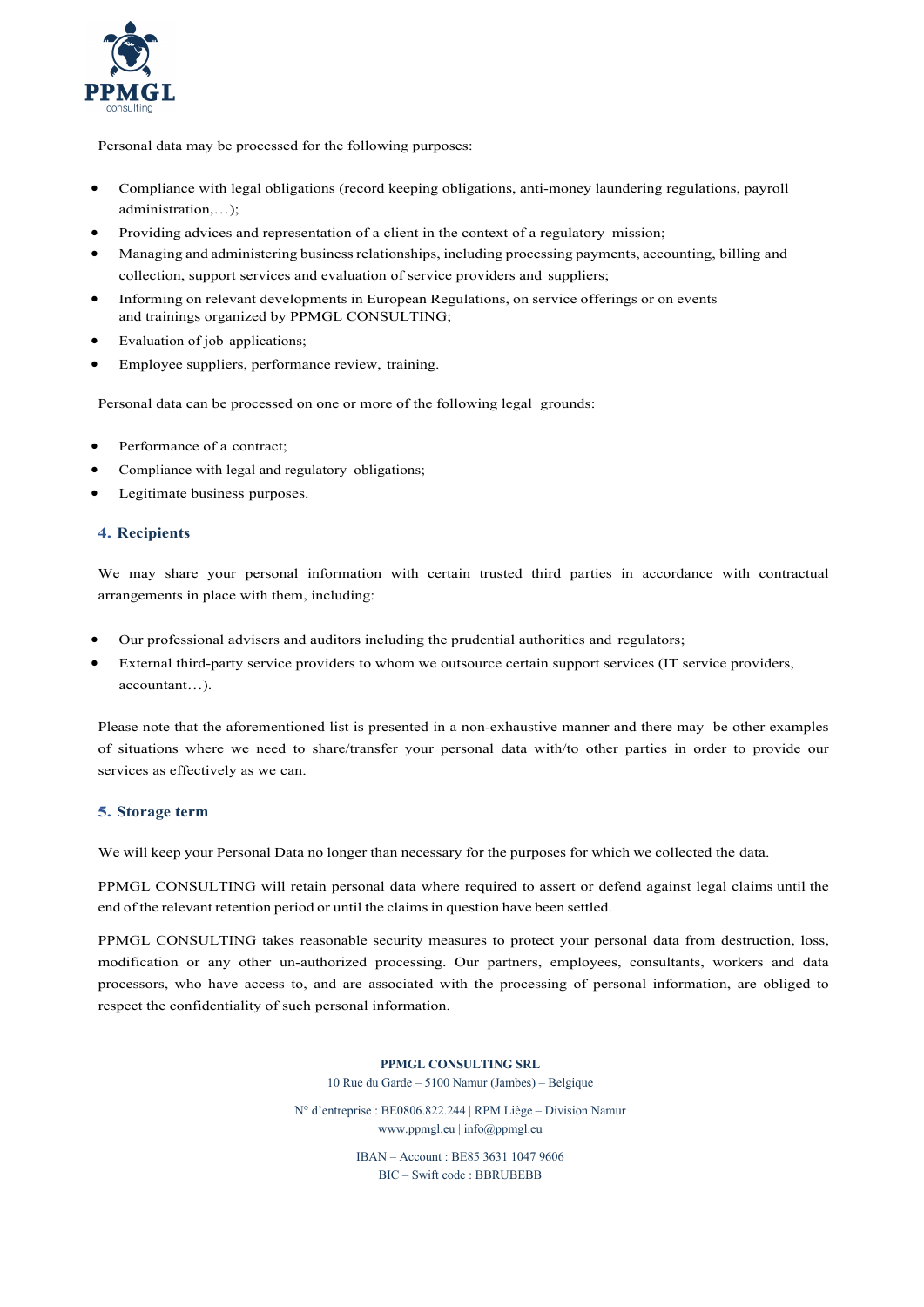

## **6. Data Protection**

PPMGL CONSULTING has in place appropriate technical and organizational measures to prevent or act against any unauthorized and unlawful processing or disclosure, as well as accidental loss, modification or destruction of Personal Data. These measures for protecting Personal Data will regularly be adjusted to the technical developments and organizational changes.

# **7. Rights | complaints**

In compliance with privacy regulations and within the limits of these regulations, data subjects have the following rights regarding data processing activities by PPMGL CONSULTING :

## • **Right to access to all stored personal data**

You are entitled to request details of the information we hold about you and how we process it.

## • **Right to rectification**

You are entitled to have your personal data corrected if it is incomplete or inaccurate.

## • **Right to request erasure of personal data ("right to be forgotten")**

You are entitled to obtain the erasure of personal data if there is a legal basis to it, for example: the personal data is no longer needed by us; the consent on which the processing is based is withdrawn; the personal data has been unlawfully processed.

## • **Right to restriction of processing of personal data**

You are entitled to obtain restriction of processing of your Personal Data and, in case of restriction have the processing limited to mere storage.

#### • **Right to data portability**

You are entitled, in certain circumstances (e.g. the processing was carried out by automated means), to obtain personal data you've provided us with, in a structured, commonly used and machine-readable format and to transmit it to another data controller.

#### • **Right to withdraw consent**

Where processing is based on your consent, you have the right to withdraw your consent at any time. The withdrawal of consent shall not affect the lawfulness of processing based on consent before its withdrawal. We may be able to continue to process your personal information to the extend required or otherwise permitted by law.

#### • **Right to object**

You have the right to object, on certain grounds relating to your particular situation, to the processing of your personal data and at all times if we are processing the data for direct marketing purposes.

> **PPMGL CONSULTING SRL** 10 Rue du Garde – 5100 Namur (Jambes) – Belgique N° d'entreprise : BE0806.822.244 | RPM Liège – Division Namur www.ppmgl.eu | info@ppmgl.eu IBAN – Account : BE85 3631 1047 9606 BIC – Swift code : BBRUBEBB